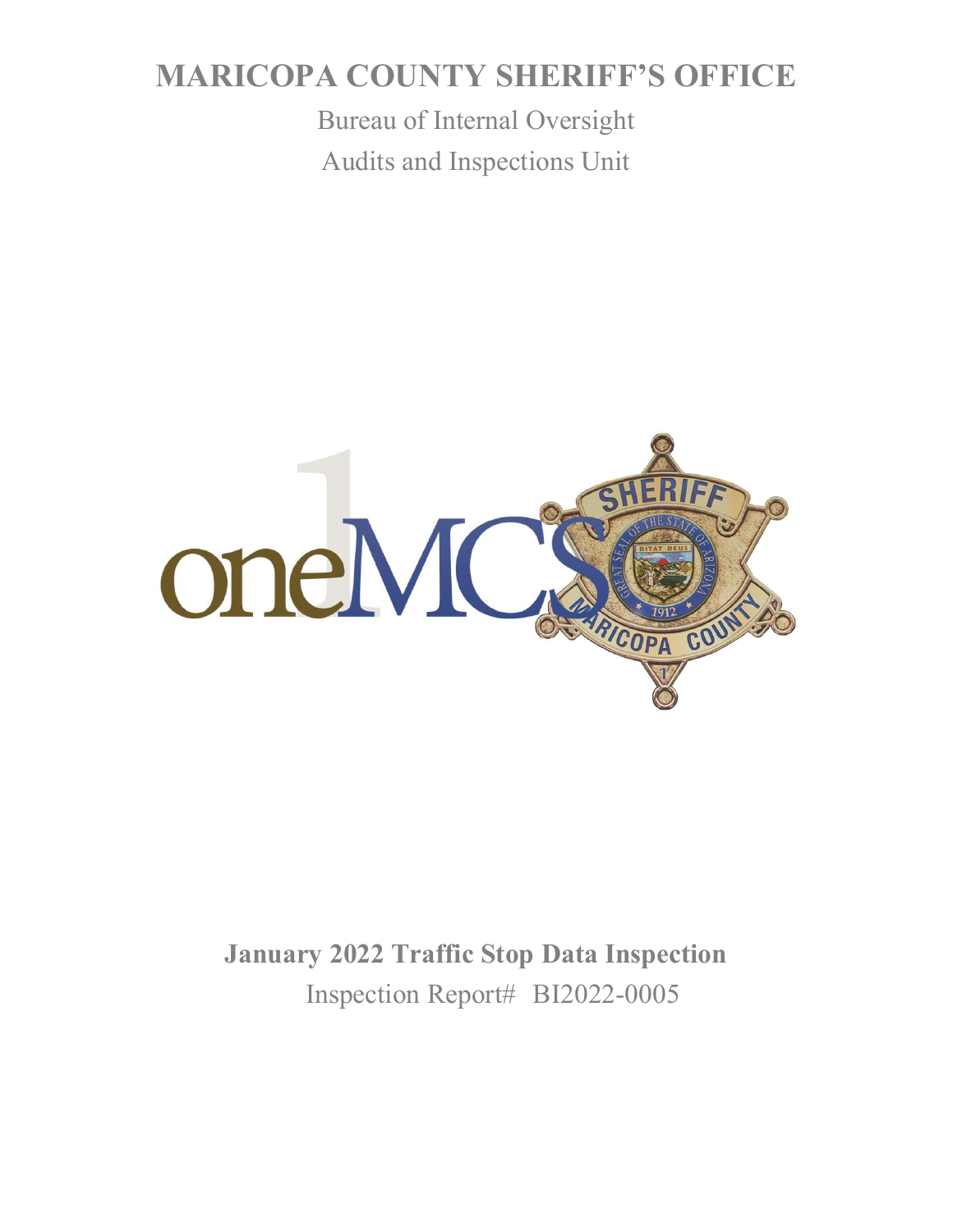### **Background:**

The Audits and Inspections Unit (AIU) of the Bureau of Internal Oversight (BIO) inspects Traffic Stop Data collected in the TraCS system on a monthly basis. The purpose for the inspection is to ensure compliance with Office policies and to promote proper supervision. A total of 35 traffic stops are selected each month for review. To achieve inspection results the inspector will utilize the TraCS system, JWI, I-Net Viewer, Body-Worn Camera video, (www.Evidence.com), and Communication Recordings. These entries will be uniformly inspected utilizing a matrix developed by the Bureau of Internal Oversight. Additionally, a JWI inquiry will be made on all deputies involved in the traffic stop, if needed, to determine if a license and/or warrants check was run during the stop.

#### **Matrix Procedures:**

Utilize the *Traffic Stop Data Matrix* to inspect and ensure each traffic stop reviewed is within compliance with Office policies. Each Matrix Inspection Element is listed below in the results section of this report.

### **Criteria:**

- ➢ MCSO Policy EA-3, Non-Traffic Contacts
- ➢ MCSO Policy EA-11, Arrest Procedures
- ➢ MCSO Policy EB-1, Traffic Enforcement, Violator Contracts, and Citation Issuance
- ➢ MCSO Policy EB-2, Traffic Stop Data Collection
- ➢ MCSO Policy EB-11, Vehicle Impound 3511
- ➢ MCSO Policy GE-3, Property Management and Evidence Control
- ➢ MCSO Policy GJ-3, Search and Seizure
- ➢ MCSO Policy GJ-35, Body Worn Cameras
- ➢ MCSO Policy GF-3, Criminal History Record Information and Public Records
- ➢ MCSO Policy CP-1, Use of Force
- ➢ MCSO Policy CP-2, Code of Conduct
- ➢ MCSO Policy CP-5, Truthfulness
- ➢ MCSO Policy CP-8, Preventing Racial and Other Bias Based Profiling
- ➢ Briefing Boards: 09-31, 14-12, 15-04, 17-14, 17-43, 18-12, 18-15

### **Conditions:**

The MCSO reviewed 35 randomly selected traffic stops made during the month of January 2022. Additionally, 10 of the 35 were selected for Body-Worn Camera review. (It should be noted, inspector viewed 2 additional videos for clarification purposes).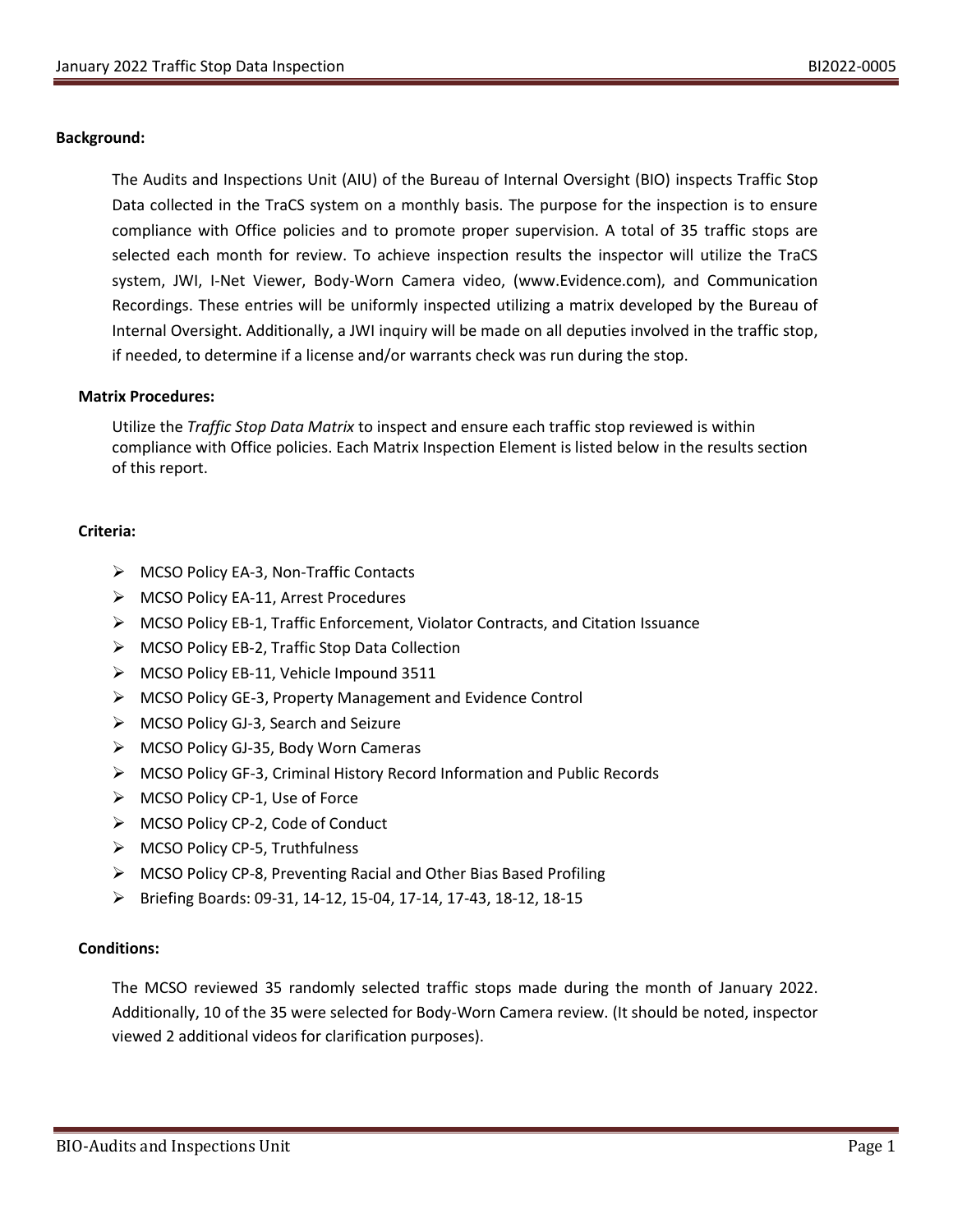### **Results:**

Each Traffic Stop will be counted as one inspection and all applicable matrix criteria inspection points will factor into an over-all compliance score. Example: If one Traffic Stop contains 37 inspection points (6 not applicable) and 2 deficiencies it will count as one Traffic Stop Inspection with a compliance score of 94.00%. The over-all compliance score for the monthly inspection will be the average score of the 35 stops reviewed.

The compliance rates of the provided traffic stop sample, utilizing the 37-inspection criterion, resulted in an overall average compliance rate of **99.82%** for January of 2022, as illustrated in the graph below.



| <b>Matrix Inspection Elements</b>                      | Not in<br><b>Compliance</b> | <b>In</b><br><b>Compliance</b> | <b>Total</b> | Compliance<br>Rate |
|--------------------------------------------------------|-----------------------------|--------------------------------|--------------|--------------------|
| Event number matches all forms                         | 0                           | 35                             | 35           | 100%               |
| Incident report number matches on all applicable forms | 0                           | 35                             | 35           | 100%               |
| Event type matches all forms and CAD                   | 0                           | 35                             | 35           | 100%               |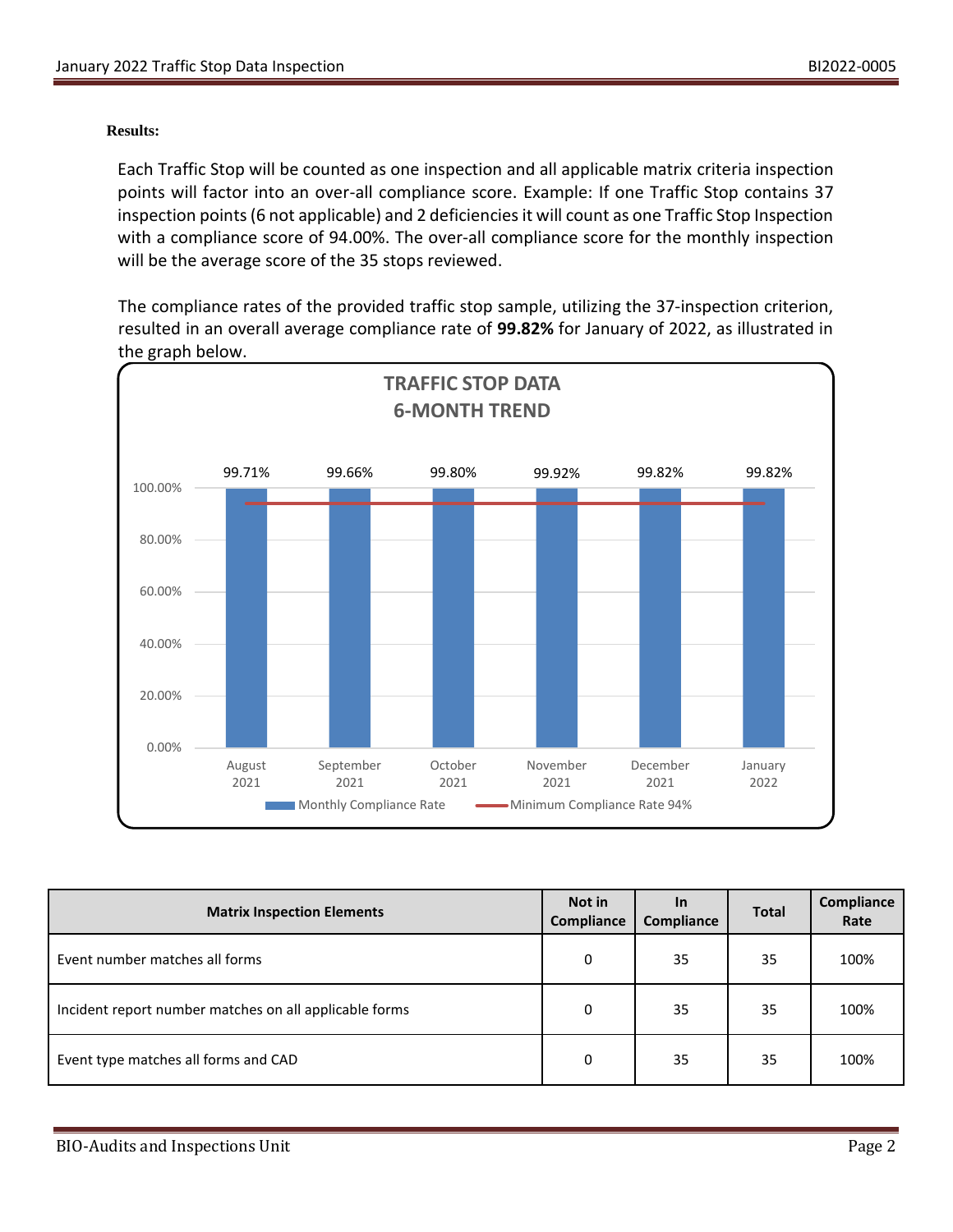| Stop time and end time matches all applicable forms (Within 5 minutes)                                                    | 0         | 35 | 35 | 100% |
|---------------------------------------------------------------------------------------------------------------------------|-----------|----|----|------|
| Arrest documented in CAD and matches all applicable forms                                                                 | 0         | 35 | 35 | 100% |
| Arrest time documented in CAD and matches all applicable forms                                                            | 0         | 35 | 35 | 100% |
| Transport time of arrestee matches CAD and all applicable forms                                                           | 0         | 35 | 35 | 100% |
| Primary unit BWC active at time of stop per VSCF                                                                          | 0         | 35 | 35 | 100% |
| Primary unit vehicle number and call sign match CAD                                                                       | 0         | 35 | 35 | 100% |
| 2 <sup>nd</sup> person in primary unit matches CAD and all applicable forms                                               | 0         | 35 | 35 | 100% |
| 2 <sup>nd</sup> person in primary unit has active BWC and is documented in all<br>applicable forms                        | 0         | 35 | 35 | 100% |
| Additional units on scene match CAD and all applicable forms                                                              | 1         | 34 | 35 | 97%  |
| Location of traffic stop match CAD and all applicable forms                                                               | 0         | 35 | 35 | 100% |
| City/Area of violation and stop location match CAD and all applicable forms                                               | 0         | 35 | 35 | 100% |
| Conclusion of contact (i.e. warning, citation, incidental contact form) match<br>CAD disposition and all applicable forms | 0         | 35 | 35 | 100% |
| Reason no action was taken matches CAD and documented as appropriate                                                      | 0         | 35 | 35 | 100% |
| Citation/Warning number matches VSCF                                                                                      | 0         | 35 | 35 | 100% |
| Violators license plate matches CAD/VSCF/Citation/Warning                                                                 | 1         | 34 | 35 | 97%  |
| Number of occupants in violators vehicle is accurately documented on VSCF                                                 | 0         | 35 | 35 | 100% |
| Contact with passengers made and reasoning for contact documented on<br><b>VSCF</b>                                       | $\pmb{0}$ | 35 | 35 | 100% |
| Reason for stop documented in CAD and all applicable forms                                                                | 0         | 35 | 35 | 100% |
| Was reason for stop documented on citation/warning                                                                        | 0         | 35 | 35 | 100% |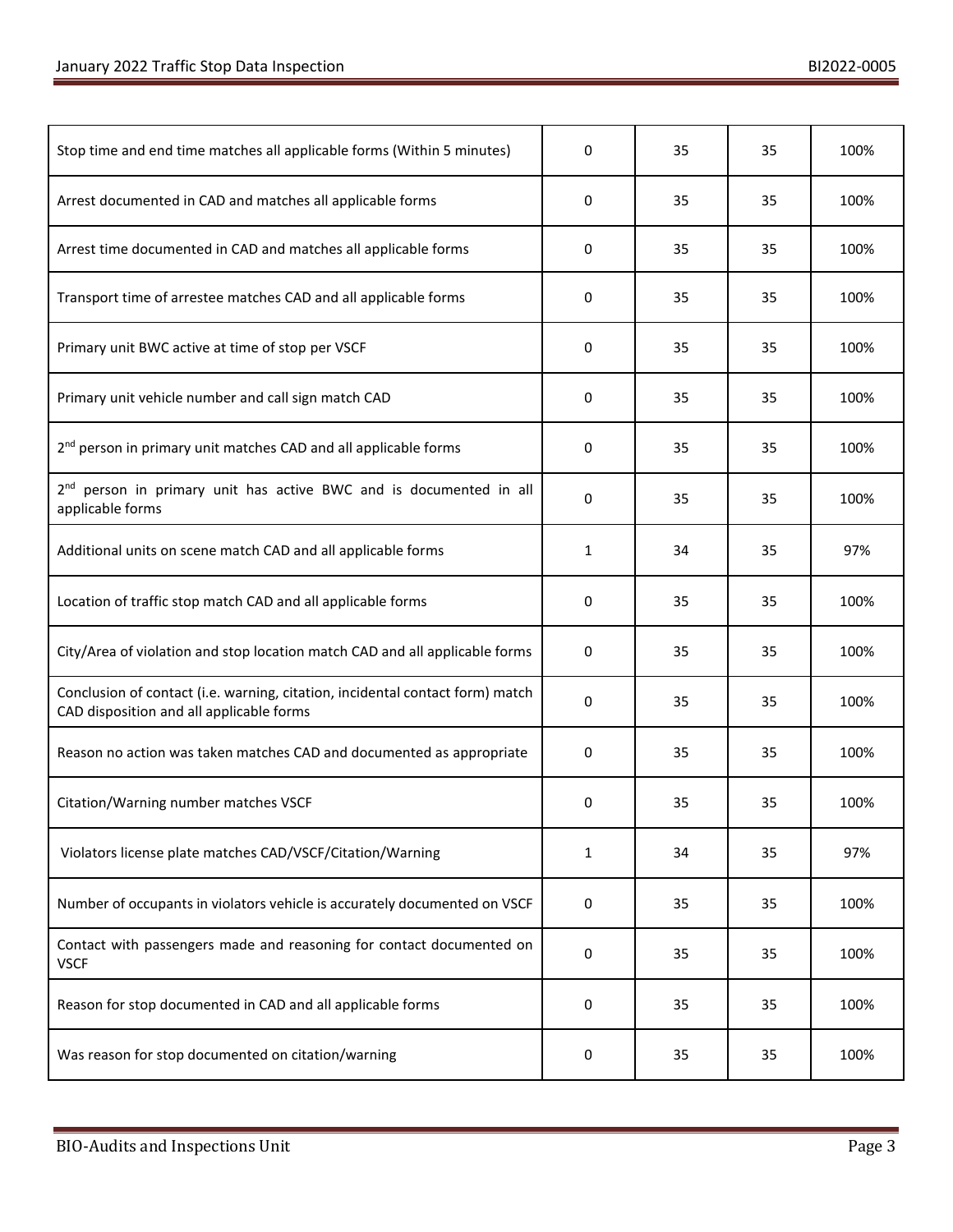| Does violators information on citation/warning match VSCF                                       |              | 35 | 35 | 100% |
|-------------------------------------------------------------------------------------------------|--------------|----|----|------|
| Was immigration status questioned of violator or passengers                                     | 0            | 35 | 35 | 100% |
| Does pre stop and post stop race/ethnicity information match<br>citation/warning and VSCF       | 0            | 35 | 35 | 100% |
| Was search conducted of violator or vehicle and documented on VSCF and<br>all applicable forms  | 0            | 35 | 35 | 100% |
| Were items seized as a result of the contact and documented on VSCF and<br>all applicable forms | 0            | 35 | 35 | 100% |
| Was the stop extended and if so documented in CAD and VSCF and all<br>applicable forms          | 0            | 35 | 35 | 100% |
| Was violator arrested and documented on VSCF and all applicable forms                           | 0            | 35 | 35 | 100% |
| Was incidental contact form completed when appropriate                                          |              | 35 | 35 | 100% |
| Verify video was available                                                                      | 0            | 10 | 10 | 100% |
| Determine if deputy recorded the traffic stop in its entirety                                   | 0            | 10 | 10 | 100% |
| Verify all information on traffic stop data forms match Body-Worn Camera<br>video               | 0            | 10 | 10 | 100% |
| Determine if camera was activated when decision to make the stop was<br>made                    | 0            | 10 | 10 | 100% |
| Review incident video footage to ensure deputies adhere to all MCSO<br>Policies                 | $\mathbf{0}$ | 10 | 10 | 100% |
| Verify all forms are complete                                                                   | 0            | 35 | 35 | 100% |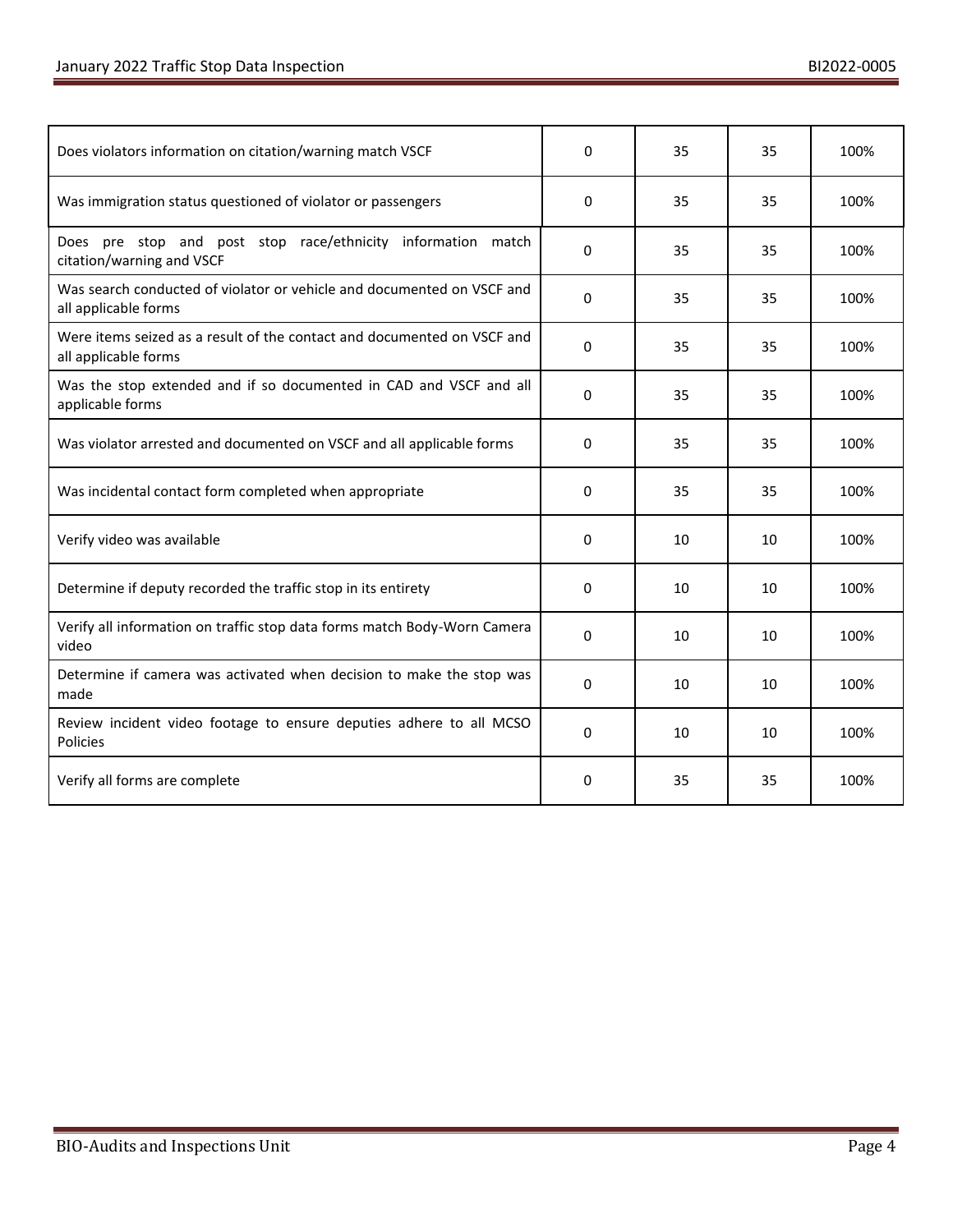The inspector found the following potential deficiencies during the inspection:

### District 1 (1 BIO Action Form):

# Compliance Deficiency

| <b>District/Division</b>                                                              | <b>Incident Number</b> | <b>Sworn Employee</b> | <b>Current Supervisor</b> | <b>Current Commander</b> |
|---------------------------------------------------------------------------------------|------------------------|-----------------------|---------------------------|--------------------------|
| District 1                                                                            | MC22005153             | Deputy                | Sergeant                  | Captain                  |
| <b>Deficiency</b>                                                                     |                        |                       |                           |                          |
| Deputy did not complete an Assisting Deputy & Body Worn Camera Log. (Policy EB-2.2.E) |                        |                       |                           |                          |

# District 3 (2 BIO Action Forms):

# Non-Compliance Deficiencies

| <b>District/Division</b>                                                                                                                                             | <b>Incident Number</b> | <b>Sworn Employee</b> | <b>Current Supervisor</b> | <b>Current Commander</b> |
|----------------------------------------------------------------------------------------------------------------------------------------------------------------------|------------------------|-----------------------|---------------------------|--------------------------|
| District 3                                                                                                                                                           | MC22003284             | Deputy                | Sergeant                  | Captain                  |
| <b>Deficiency</b>                                                                                                                                                    |                        |                       |                           |                          |
| Deputy did not conduct license/warrants check on violator. (Policy EB-1.10.D)<br>Note: BWC shows the deputy never conducted a license/warrants check on the violator |                        |                       |                           |                          |

| <b>District/Division</b>                                                                                        | <b>Incident Number</b> | <b>Sworn Employee</b> | <b>Current Supervisor</b> | <b>Current Commander</b> |
|-----------------------------------------------------------------------------------------------------------------|------------------------|-----------------------|---------------------------|--------------------------|
| District 3                                                                                                      | MC22009129             | Deputy                | Sergeant                  | Captain                  |
| <b>Deficiency</b>                                                                                               |                        |                       |                           |                          |
| Deputy did not conduct warrants check on violator. (Policy EB-1.10.D)                                           |                        |                       |                           |                          |
| Note: CAD only shows OLN for violator which indicates only a license check was conducted, not a warrants check. |                        |                       |                           |                          |
| Note: BWC shows deputy only inputting OLN when running the violator's information.                              |                        |                       |                           |                          |